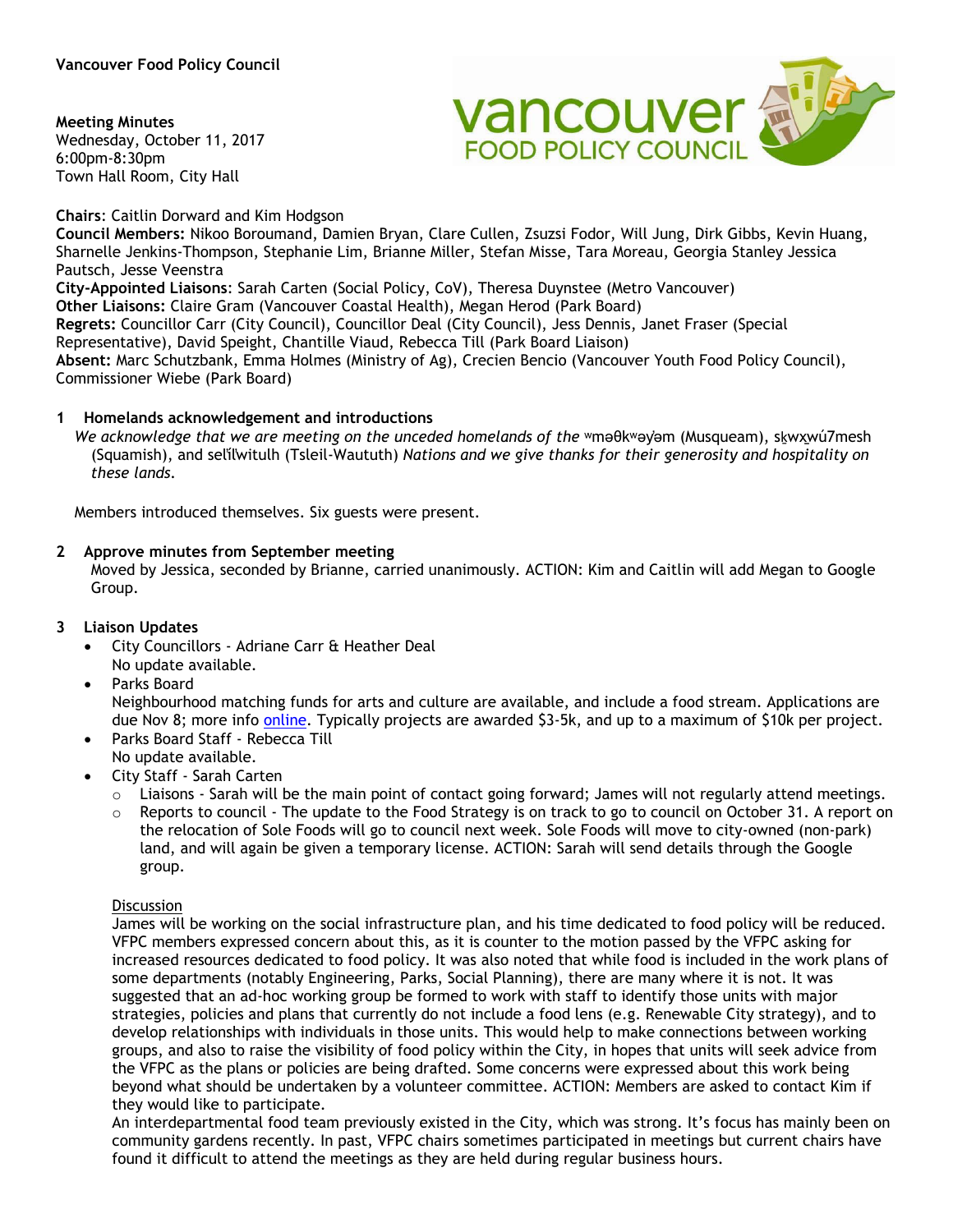It was noted that some cities have a paid Food Policy Coordinator, who works across departments and supports the work of volunteer-based food policy councils.

- Metro Vancouver Theresa Duynstee Theresa has circulated Metro Van recommendations for the National Food Policy, which was passed by Board and submitted. Data from the most recent Census of Agriculture has been compiled an summarized for Metro Vancouver. ACTION: Theresa will share a link to the summary report.
- Vancouver Coastal Health Claire Gram No updates.
- Ministry of Agriculture Emma Holmes No update available.
- Youth Food Policy Council Crecien Bencio No update available.
- Special Representative Janet Fraser No update available.

# **4 Working Group Updates**

• Cross-Working Group Leaders Bi-Monthly Meeting

Chairs have begun working with working group representatives to increase communication between working groups through talking about overlapping issues, identifying challenges and opportunities. The first meeting went well and was helpful, and meetings will continue in December. Those present were working group leads, however any member of the working groups is welcome to attend. Due to scheduling conflicts, no representative from the Food Justice working group was able to attend.

## Discussion

There was a request to see if issues could be discussed during meetings, to reduce the number of additional meetings taking place. The Chairs did not intend to exclude people, and their motivation to hold this meeting was to ensure that monthly meeting time of the full council could be allocated to addressing food policy issues. It was suggested that time could be better used during meetings if information is sent in advance by email, and also suggested that some meetings or portions of meetings could be held in-camera to discuss certain issues. The Chairs welcome additional feedback and suggestions on meeting structure by email. Kim would like to attend the next Food Justice meeting, to help identify connections. ACTION: the Food Justice working group will circulate an email address to be used to communicate with the group. ACTION: Kim will circulate the minutes of the first meeting.

• Children and Youth

There has been much press recently about the need for Canada to create a national school food program. Earlier this year, the VFPC and the City of Vancouver passed motions to advocate to higher levels of government, and recently Toronto passed a similar motion (see [press release\)](https://foodsecurecanada.org/resources-news/news-media/press-releases/city-toronto-supports-national-school-food-program). The group also learned that resolution proposed to the UBCM in September was referred to the BC School Trustees Association, and will meet to discuss a strategy. It was noted that the UBCM motion was shortened and adapted to match UBCM language. Vicky is planning to attend the Coalition's in-person meeting next month in Montreal. The federal announcement announced three years of funding for [Farm to School](https://www.canada.ca/en/public-health/news/2017/10/government_of_canadasupportsnationalfarmtoschoolinitiative.html) (Vancouver's Funding is administered by the Public Health Association of BC.)

• Waste

Single use containers – the working group met with Michelle Harris (CoV, lead on the strategy) and had consensus to endorse the work by the Composting Council of Canada (CCC). Rather than banning biodegradable plastics, which would be difficult for the industry to comply with, the CCC is working to standardize and certify materials. Over last two roundtables, stakeholders have identified that there should be a ban on polystyrene (Styrofoam). Other cities have had success with this, as alternatives exist.

## **5 Wild Salmon Caravan Vancouver Feast Report Back**

The Caravan took place on October 7, and an estimated 1100 meals were served with the help of many volunteers. Close to \$1000 in cash donations was also received. There was high visibility of the VFPC, and the work of Rebecca, Nikoo, and David was acknowledged as well as contributions from UBC Food Services and Discovery Organics. The council may consider appropriate gifts for Dawn to recognize her for her work. ACTION: Nikoo will explore a blog post for the VFPC website. ACTION: Will to circulate photos from the waste stations. ACTION: The Co-Chairs will send letters of thanks to Dawn Morrison on behalf of the council.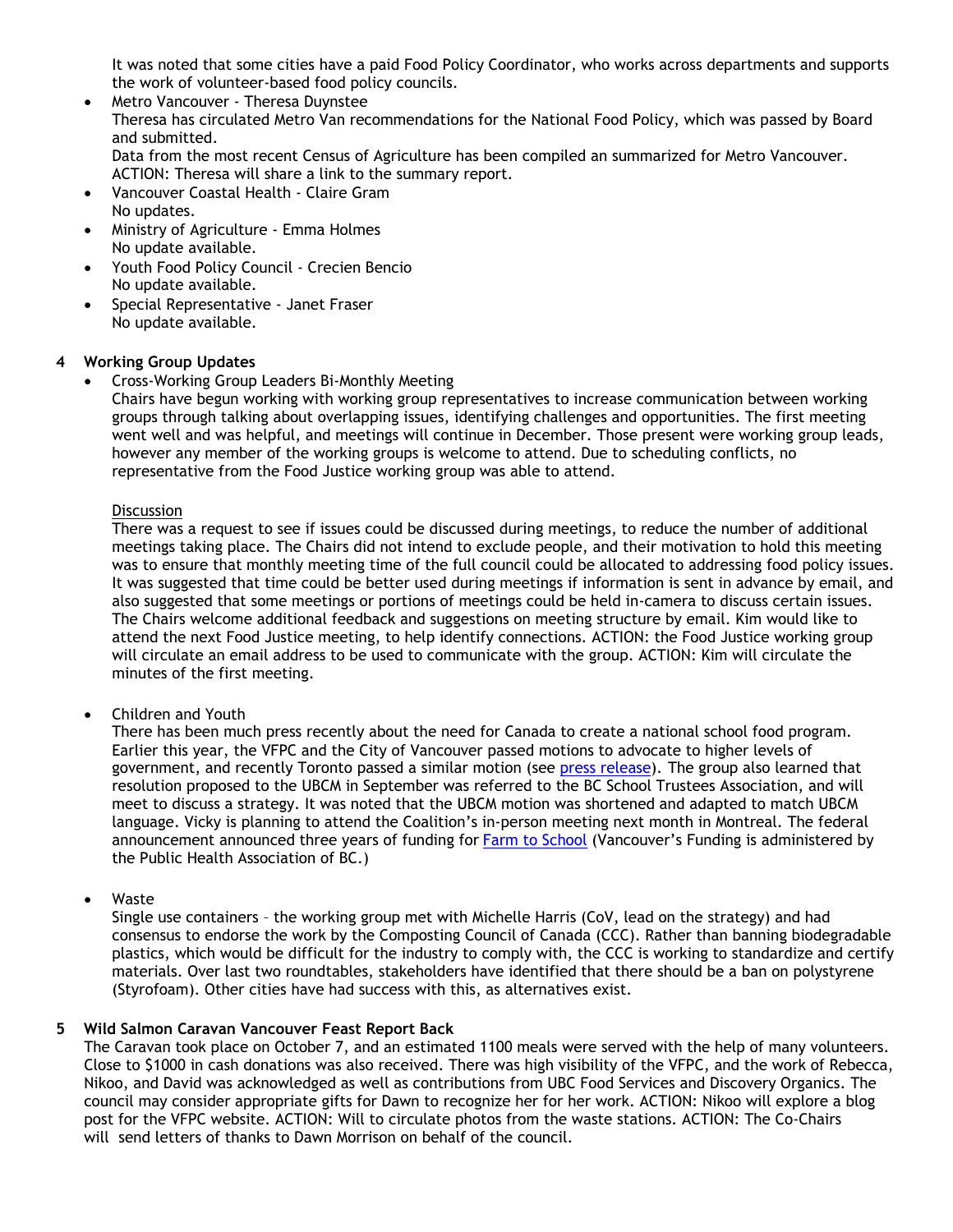## **6 VanPlay: Parks Board Master Planning Process | Katherine Howard and Megan Herod**

The Park Board is creating its first master plan in 20 years. Recently, strategic planning has been topic based. The scale of the strategy is citywide. With a 25-year outlook based on a vision and objectives, this will be used as a long-range planning tool and is a good opportunity to embed values. The scope includes: innovation and vision, places and access, resilience and wellbeing, celebration and tourism, recreation and community, ecology and nature – which all have food aspects. Issue papers are posted on the [project website.](http://vancouver.ca/parks-recreation-culture/vanplay-parks-and-recreation-strategy.aspx) The process will take inventory, assess community needs, and define a vision before identifying gaps, priorities, and best practices. They are currently in Phase 2 and expect to be finished in 2018. Background research examined how people use parks and found that small parks serve many users. A survey is being conducted and several maps have been created. Consultations with the community are underway. A [SOPARC](https://activelivingresearch.org/soparc-system-observing-play-and-recreation-communities) assessment is being done and will yield valuable information. The plan is focused on parks and community centres, recreation and natural areas.

The first phase which concluded in August established a baseline. The second phase of public engagement is currently underway with several activates to get people talking (outreach at events, social media, survey). The survey showed that 84% of respondents are satisfied with current parks, and that priorities are equality, inclusion, access, arts and culture, and affordability of parks and recreation.

Big ideas include access to nature, wild spaces, and biodiversity. Maintenance has been identified as a challenge. The most frequent uses are dog parks and playgrounds, with (ornamental) gardens having the highest satisfaction. Lack of availability and timing of events have been identified as barriers to access. Work is beginning on identifying opportunities and vulnerabilities. Phase 3 will look at growth, then a draft Playbook will be produced. A series of Smart City talks are planned to encourage a city-wide dialogue, in addition to deep dive workshops. There will be a special focus on downtown. A deep dive workshop includes a workbook and guide to work through issues and provide quality feedback. The VFPC is encouraged to dedicate a meeting to a deep dive workshop.

Sticky notes were distributed, and members were invited to contribute vulnerabilities and opportunities.

### **Discussion**

- Local Food Asset Plan the Park Board staff confirmed that they are aware of this and have reviewed it.
- Community Centres revenue generating programming and fee for service model can create zones of exclusion.
- Some VFPC members expressed critique of the SOPARC methodology. The Park Board staff responded that t has been adapted to the local environment and colour coding has been changed.
- There are limited native/interpretive plants.
- There is a long wait list for some community gardens.
- There is a lack of use of some community kitchens.
- There is opportunity to embed more permaculture principles.

ACTION: Katherine will send information on the deep dive workshop.

### **7 City of Vancouver Single-Use Items Reduction Strategy | Waste Working Group and Michelle Harris (City of Vancouver Solid Waste)**

- <http://vancouver.ca/green-vancouver/single-use-items.aspx>
- <http://council.vancouver.ca/20170627/documents/rr1b.pdf>
- <http://vancouver.ca/files/cov/single-use-consultation-paper-9-12-2017.pdf>

Michelle Harris is in Solid Waste and is leading this strategy which includes disposable cups, plastic and paper bags, as well as food containers. Vancouver throws away 2.6 million disposable cups each week, and 2 million bags. Cups and take out make up 50% of street materials and public bins, and \$2.5M annually is spent to clean them when they are only used for minutes. The last year has been spent looking at best practices and the legal authority under the Vancouver Charter. Five workshops have been done with business and public consultations will also be done, in efforts to avoid any unintended consequences. There four more workshops locally (sign up [online\)](http://vancouver.ca/green-vancouver/single-use-items.aspx). The consultation period will finish December 15 and a report will go to council in the new year. There is a consultation paper on the website that outlines options. Feedback is welcome through the website or by email.

## **Discussion**

• The working group recommends following the CCC efforts to standardize and certify materials as opposed to banning soft plastics, and encourage retailers to charge a fee (e.g. \$0.25). Rather than focusing on individual behavior, this aims to change the industry as a whole.